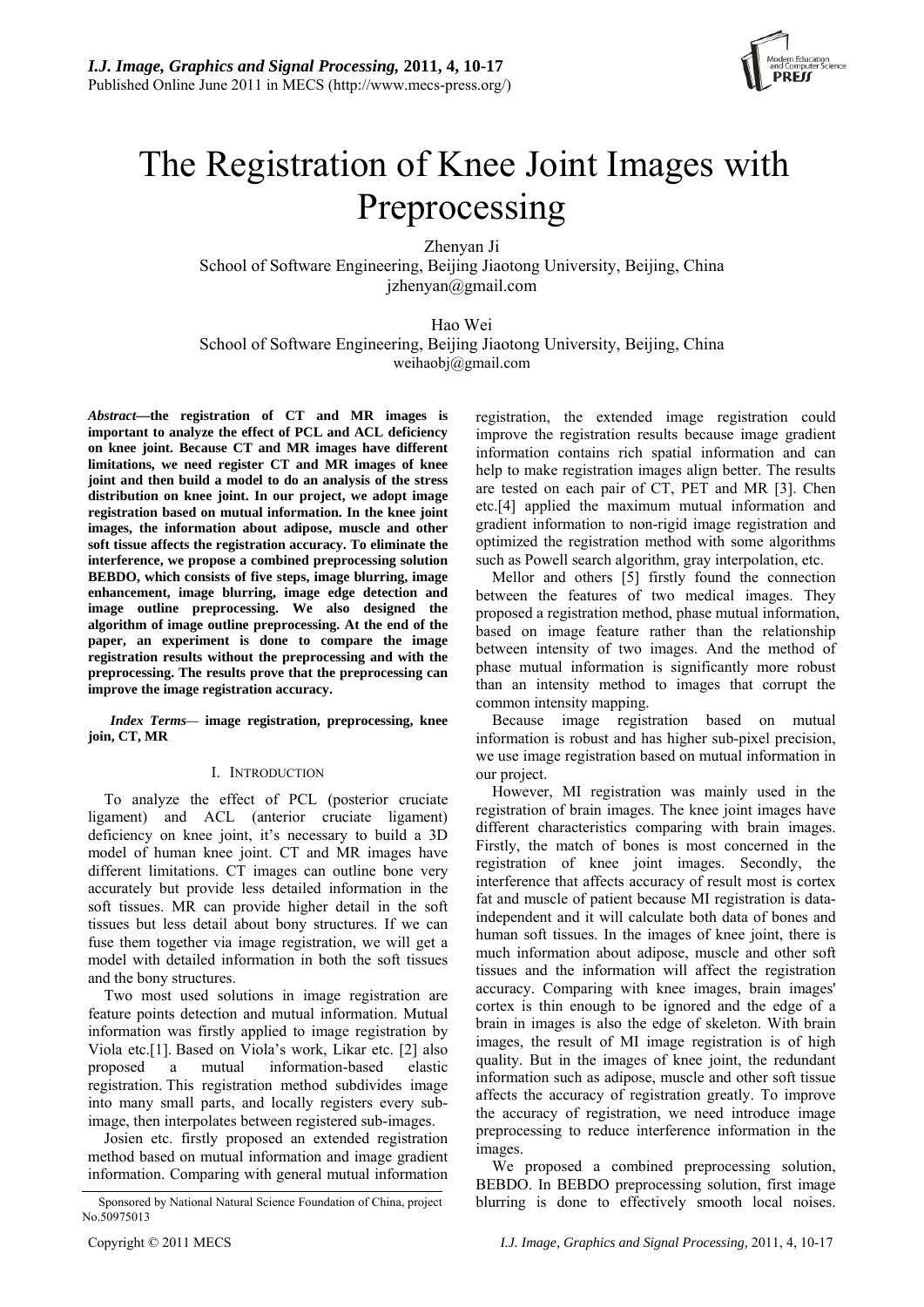Secondly, image enhancement is done to increase contrast of images. Thirdly, image blurring is done again to further reduce interference. Fourthly, image edge detection is done to extract the bone edges. In the end, image outlines processing is done to remove the outlines of the leg.

After the preprocessing is finished, the preprocessed images are used to get the floating image's movement parameters based on Powell Method and Mutual Information. Then the movement parameters are used to adjust the original CT images and then fuse with the MR images.

With the result, we can prove that the registration accuracy is improved with the combined preprocessing.

Here we introduce our combined preprocessing solution BEBDO and registration solution step by step.

# II. IMAGE PREPROCESSING

To reduce interference from cortex, fat and muscle, we need do preprocessing on knee images. Our image preprocessing solution as Fig.1 consists of five steps, image blurring, image enhancement, image blurring, image edge detection, and outline processing. The image blurring is performed twice, before and behind image enhancement.



Figure 1 flow chart of image preprocessing

# *A. Image Blurring*

Image blurring is important to register the MR and CT images of knee joint. If we directly do image enhancement and image detection on images without image blurring, the results see Fig.2. In the result images, much interference information, such as noise points from soft tissues and outlines from boundaries of adjacent large area soft tissues left besides bone outlines. These interference information should be removed, otherwise they will affect the precision of registration.



Figure 2 the edge detection without preprocessing

- (a) The edge detection on original MR image
- (b) The edge detection on original CT image

To remove the interference information in the images, we adopt image blurring.

We separately use Gaussian blurring and motion blurring to preprocess the images, and find that Gaussian blurring is good at eliminating small sized noise points and motion blurring can smooth boundaries between soft tissues better. The results see Fig. 3. For MR images, the image Fig. 3(a) after Gaussian blurring has less noise points than Fig. 3(b), the one after motion blurring. For CT images, the image Fig. 3(c) after Gaussian blurring has more outlines of soft tissues



(d)CT image with motion blurring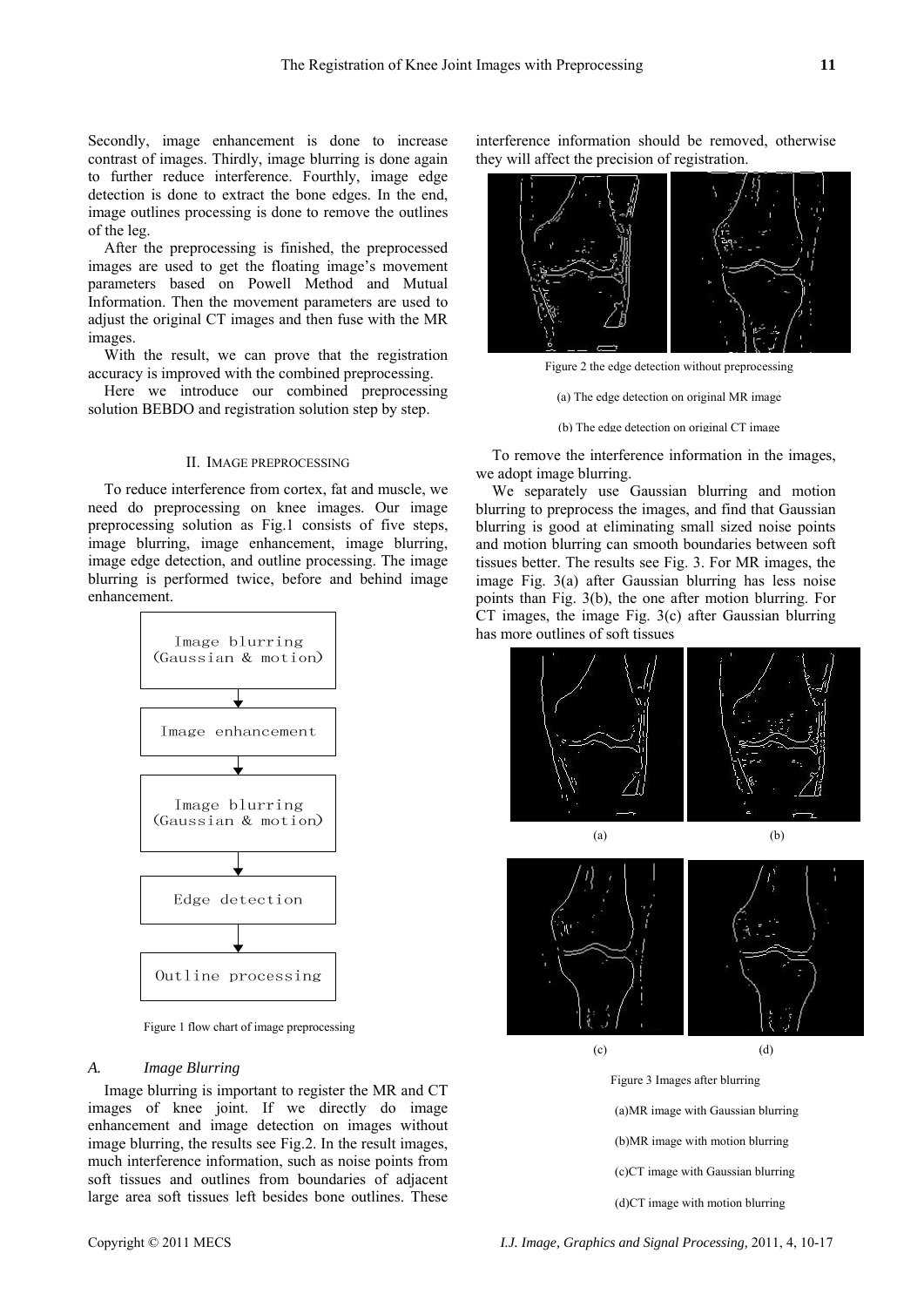than Fig. 3(d), the one after motion blurring. Gaussian blurring and motion blurring have different advantages. To achieve better blurring effect, we combine Gaussian blurring and motion blurring together.

First, we use Gauss distribution function to filter the images. The Gauss distribution function[5] is described as

$$
G(x, y) = \frac{1}{2\prod \sigma^2} e^{\frac{x^2 + y^2}{-\sigma^2}}
$$
 (1)

The Gaussian blurring can partly get rid of the soft tissue details that may become noise points after edge





Figure 4 The results after image blurring

- (a) The MR image after Gaussian blurring and motion blurring
- (b) The original MR image
- (c) The CT image after Gaussian blurring and motion blurring
- (d) The original CT image

detection. However, it should be cautious to choose parameters of Gaussian blurring. Because image blurring can blur not only soft tissues but also bones, the information of bones will also have a loss if the parameters were too large. In MATLAB 7.10, we use fspecial('gaussian',hsize,sigma) to create Gaussian blurring filter. After some experiments, we choose hsize  $= [2 2]$  and sigma  $= 0.7$  for MR images. CT images are different from MR images. They have clear contrast of bone and do not have much interference data from soft tissues as MR image, since CT imaging is not sensitive to low density tissues like adipose. So in the image blurring algorithm parameters should be smaller than ones applied

to MR image. We select hsize= [2 2] and sigma=0.3 for CT images.

After Gaussian blurring, motion blurring is adopted to blur visible outlines of soft tissue boundaries. Then in edge detection, most of outlines from the boundaries of soft tissues will be removed. The parameters of motion blurring we choose should be large enough to basically remove outlines we mentioned before. In MATLAB 7.10, we use fspecial('motion',len,theta) to create motion blur filter. After many experiments, we select len  $=$  3 and theta = 10 for MR images, and select len=2 and theta=10 for CT images.

The results are illustrated as Fig.4.

## *B. Image Enhancement*

After blurring, the images need to be enhanced so that the gray value information of bones is not wakened too much. This step can also increase the accuracy of image edge detection. We adopted Laplacian filter to make images have more contrast. The algorithm of enhancement[5] with the Laplacian is defined as

$$
g(x, y) = f(x, y) + c[\nabla^2 f(x, y)]
$$
 (2)

The  $g(x, y)$  is the enhanced image,  $f(x, y)$  is the

original image,  $\nabla^2 f(x, y)$  is the Laplacian of the image, and c is 1 or -1 depending on the coefficient of spatial mask of Laplacian.

After this step, the bones and the soft tissues show a high contrast in the image (see Fig. 5).



 $(a)$  (b) Figure 5 Images after enhancement

(a) MR image after enhancement

(b) CT image after enhancement

# *C. Image Blurring*

After image enhancement, not only the bones' information but also interference is strengthened. Gaussian blurring and motion blurring are applied to images again to further reduce the interference. Considering bones information has better contrast now, image blurring this time can use larger parameters. So for Gaussian blurring we choose hsize  $=$  [4 4] and sigma  $=$  2 to process enhanced MR images. In motion blurring, the parameters are selected as the same as the first time, i.e.  $len = 3$  and theta = 10.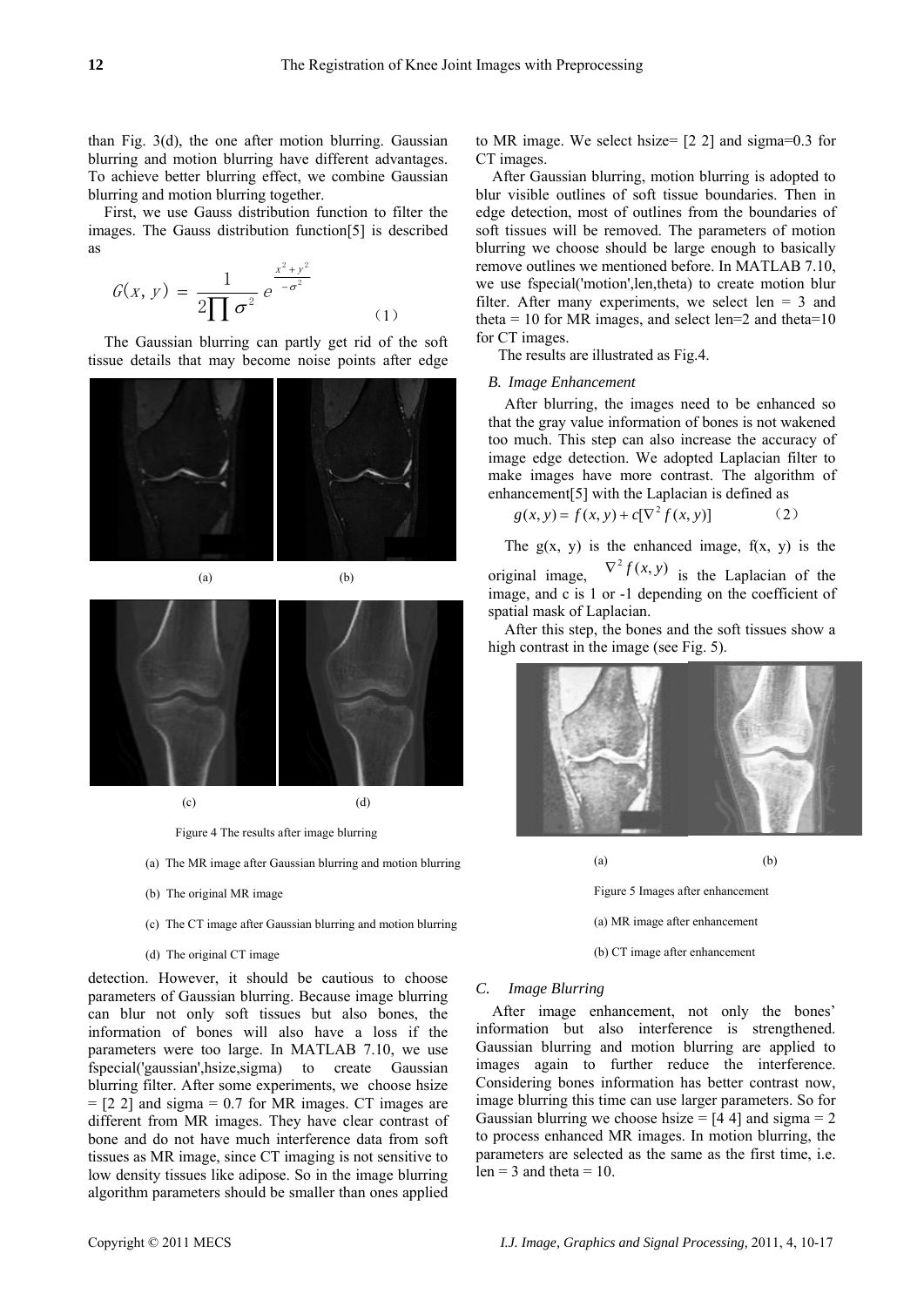For enhanced CT images, the parameters of Gaussian blurring are hsize= [2 2], sigma=0.6, and parameters of motion blurring are len=2, theta=10.

The results see Fig. 6.



Figure 6 Images after the second blurring

(a) MR image after the second image blurring

(b) CT image after the second image blurring

#### *D. Image Edge Detection*

In this step, data of the bone edges and a little soft tissue edges is extracted via image detection method.

The detection of Edge uses the derivative to determine whether there is mutation in the gray value of pixels in the image. The gray values of pixel set around the domain of image edge are usually not continuous and have obvious episodic changes. Therefore, we can get edge information via the first or the second derivative.

Edge detection techniques can generally be classified into two categories: gradient based edge detection and Laplacian based edge detection. Gradient based edge detection uses the first derivative to detect image edge. Laplacian based edge detection uses the second derivative and is usually more accurate and more complex than gradient detection [6].

The pixel modulus  $G(x, y)$  can be calculated as

$$
G(x, y) = \sqrt{\left(\frac{\partial f}{\partial x}\right)^2 + \left(\frac{\partial f}{\partial y}\right)^2}
$$
  
=  $\sqrt{(f(x+1, y) - f(x, y))^2 + (f(x, y+1) - f(x, y))^2}$  (3)

We assume that T is a positive threshold. If a pixel's  $G(x, y)$  is greater than T, the pixel is an edge point.

 $f(x+1, y) - f(x, y)$  and  $f(x, y+1) - f(x, y)$  can be calculated as the convolution of the discrete differentiation operators and the neighbor pixels.

We tested two popular edge detection algorithms, Canny algorithm and Sobel algorithm. The result of Canny algorithm is as Fig.7. Canny algorithm works better than Sobel algorithm in noise condition [6]. But it detects much more edges than we need and the redundant edges will affect the registration accuracy negatively.





(b) CT image after edge detection based on Canny algorithm

So we select the Sobel algorithm to do the edge detection. The Sobel operator [7] is as Table 1. Fig. 8 illustrates the result of CT image edge detection and the result of MR image edge detection.

TABLE I TABLE OF SOBEL OPERATOR

| $-1$ | $-2$           | $-1$           | $-1$ | $\overline{0}$ |   |
|------|----------------|----------------|------|----------------|---|
| 0    | $\overline{0}$ | $\overline{0}$ | $-2$ | $\overline{0}$ | 2 |
|      | <sup>2</sup>   |                | $-1$ | $\overline{0}$ |   |



Figure 8 The result of edge detection.

- (a) The result of CT image edge detection
- (b) The result of MR image edge detection

#### *E. Image Outline Processing*

The MR images after edge detection contain the sharp and clear outlines of the leg, as Fig. 8(b) shows. Further preprocessing is needed to remove the outlines of the leg so that there are only outlines of bones left in the images.

To remove the outlines of the leg, we designed an outline processing algorithm. The idea is that image data saved in the matrix is processed line by line to remove the leg's edge. In every line, the first and the last peak of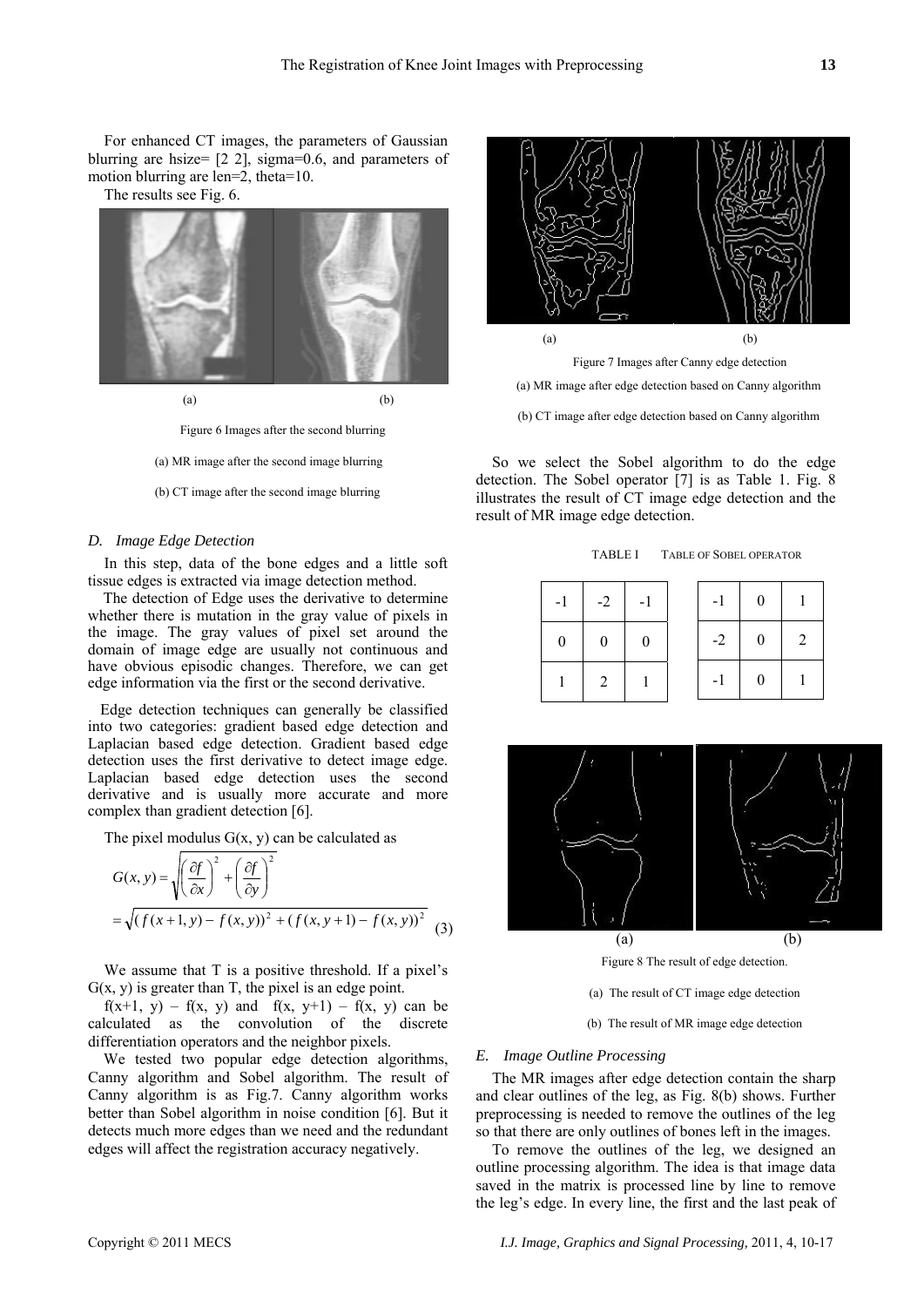the pixel values will be recognized as the leg's edges. The pixel values in the area of peak will be replaced by the average pixel values around the peak so that the leg's outlines are removed.

The outline processing algorithm is as the following.

Input one line of image matrix *FOR i = 0; i < 200; i++* 

*IF the pixel area of the first peak is detected* 

*go back 3 pixels from the pixel area* 

*store the 3 pixels* 

*go forward 3 pixels from the pixel area* 

*store the 3 pixels* 

*calculate the average value of the 6pixels* 

*Replace pixel area with the average value* 

*END IF* 

*IF the pixel area of the last peak is detected* 

*go back 3 pixels from the pixel area* 

*store the 3 pixels* 

*go forward 3 pixels from the pixel area* 

*store the 3 pixels* 

*calculate the average value of the 6pixels* 

*replace pixel area with the average value* 

*END IF* 

*END FOR* 

# *Read next line*

After the processing, only the bone edges are left and abundant enough to do registration (see Fig. 9).



Figure 9 MR image after outline processing

As Fig. 8(a) shows, the leg outlines in the CT image is already removed after image blurring and image edge detection. So the CT image doesn't need outline processing.

# Ⅲ. MI IMAGE REGISTRATION

After the images are preprocessed, we can do the image registration. To do image registration, we need get three parameters, horizontal shift parameter X, vertical shift parameter Y and rotation angle parameter  $\alpha$ .

In our project, Powell Method (PM)[7] and Mutual Information (MI)[8] are adopted to calculate the movement parameters. Mutual information registration register images, by measuring the dependency of data from two different images. The formula is as the below:

| $I(A,B) = H(A) + H(B) - H(A,B)$ |     |
|---------------------------------|-----|
| $= H(A) - H(A B)$               | (4) |
| $=$ H(B) – H(B A)               |     |

H(A), H(B) are entropy of variable A and B respectively, and  $H(A,B)$  is joint entropy,  $H(A|B)$  and  $H(B|A)$  are conditional entropy. I  $(A, B)$  is mutual information. If variable A and B are independent, I(A, B) equals to 0. The image intensity values in CT and MR images are used to calculate the relation of geometric position.

Powell search is an ideal directional search and also a conjugate gradient descent method. It consists of multiple iterations and every iteration does n+1 times one dimension search. n is the number of parameters in search function. In the iteration, start to search with initiate point  $X_0$ , which is the origin in our solution, in  $d_1$ ,  $d_2, \ldots, d_n$  directions to get the local minimum point  $X_1$ . Thus the new direction is from  $X_0$  to  $X_1$ , in which the minimum point  $X_2$  can be calculated by one-dimensional search. Iterate this process with new start point  $X_2$ .

the one-dimensional search used in Powell search starts from a point  $X_n$  and using algorithm, golden section search, to calculate direction  $d_n$ , then searches minimum point  $X_{n+1}$  from  $X_n$  in direction  $d_n$ . And then a new minimum point is searched from  $X_{n+1}$  in direction  $d_n$ . The above step is repeated until get the best point.

Golden section search is a one-dimensional search, which calculates new point with 0.618 as a step. The initial search interval, for example, is  $[a_1, b_1]$ . In the first iteration, points will choose  $X_1 = a_1 + 0.382(b_1 - a_1)$  and  $Y_1 = a_1 + 0.618(b_1 - a_1)$ . In each iteration after, these two formulas can be used to calculate new points.

The algorithm of golden section search is as the following:

1. Assume the initial search interval is  $[a_1, b_1]$  and the relative accuracy bound is  $L > 0$ , the initiate value  $X_1$ ,  $Y_1$ , the function  $F(X, d)$  is the result of mutual information computation.

2. Set  $n = 1$ ,  $X_n = a_n + 0.382(b_n - a_n)$ ,  $Y_n = a_n +$  $0.618(b_n - a_n)$ . If  $b_n - a_n \leq L$ , then stop. Otherwise, if  $F(X_n,$ d) > F(Y<sub>n</sub>, d), turn to step 3. If F(X<sub>n</sub>, d)  $\leq$  F(Y<sub>n</sub>, d), turn to step 4.

3. Set  $a_{n+1} = X_n$ ,  $b_{n+1} = b_n$ ,  $X_{n+1} = Y_n$ ,  $Y_{n+1} = a_{n+1}$  $0.618(b_{n+1} - a_{n+1})$ . Then calculate  $F(Y_{n+1}, d)$ , go to step 5. 4. Set  $a_{n+1} = a_n$ ,  $b_{n+1} = Y_n$ ,  $Y_{n+1} = X_n$ ,  $X_{n+1} = a_{n+1}$ 0.382( $b_{n+1} - a_{n+1}$ ). Then calculate  $F(X_{n+1}, d)$ , go to step 5. 5. Set  $n = n+1$ , go to step 2.

The function  $F(X, d)$  mentioned in one-dimensional search is to calculate two images' mutual information value with parameter X and d. We can get the floating image's movement parameters from input X and d. We can get horizontal and vertical movement from the distance between the origin and x and obtain angle rotation from direction d, which is a fixed number in each iteration of one-dimensional search.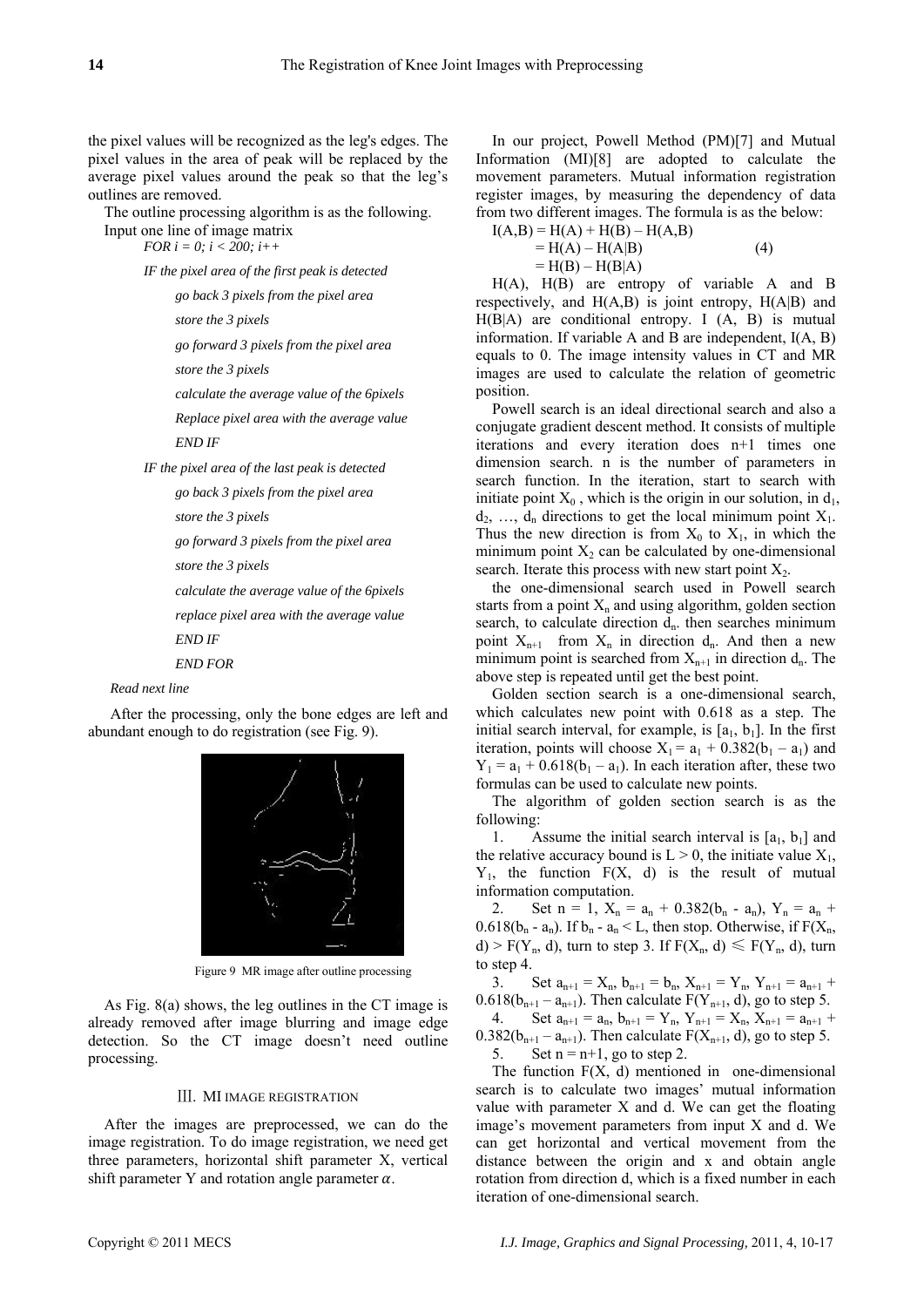The workflow to get the three movement parameters is like Fig.10. The CT and MR images after preprocessing are used as input of our image registration. PS and MI are performed in a loop until the maximum MI value is found. Then we get the three movement parameters, X, Y and  $\alpha$ .

The three movement parameters, X, Y and  $\alpha$ , are used to adjust the original CT images. The CT image's coordinate transformation algorithm[9] is defined as



Figure 10 the flowchart of image registration

 $\mathcal{S}'$  is the transformed coordinate matrix.  $\mathcal{S}'$  is the original coordinate matrix. A is transform matrix, in which is rotation angle and X, Y are movement parameters.

Then the below algorithm is adopted to fuse the original MR image and the transformed CT image to compose a new image.

$$
R^* w_r + F^* w_f = N
$$
  
( $w_r + w_f = 1$ ) (6)

R is reference image (the original MR image) pixel value and F is floating image (the transformed CT image) pixel value.  $w_r$  is the weight of reference image pixel

value, and  $w_f$  is the weight of floating image pixel value. In our case, both  $w_r$  and  $w_f$  equal to 0.5. N is the new image pixel value created from R, F.

# II. EXPERIMENTAL RESULTS

We compare the image registration results without preprocessing and the ones with preprocessing (see Fig. 11). Both of the registration solutions utilize the same image registration solution based on Powell Method and Mutual Information, and use MR images as the reference images and CT images as the floating images.

We selected three sets of images to do the experiment (see Fig. 11). Fig. 11(a), Fig. 11(c) and Fig. 11(e) show the image registration results without image preprocessing. Fig. 11(b), Fig. 11(d) and Fig. 11(f) show the corresponding image registration results with image preprocessing.

Comparing Fig. 11(a) with Fig.11 (b), we can see that the registration with preprocessing has better result, especially for the joint groove. Comparing Fig. 11(c) with Fig. 11(d), we cannot see explicit difference between the registration result without preprocessing and the one with preprocessing. Both of the results have accurate match. It's because that the MR and CT images here coincidently have similar perspectives. Comparing Fig.  $11(e)$  with Fig.  $11(f)$ , we can see that preprocessing improves the registration accuracy largely. In Fig. 11(e), most of bone edges from the CT image and the MR image cannot overlap with each other. In Fig. 11(f), the registration accuracy is much higher, especially for the left side of upper bone, the right side of lower bone and the joint groove. Admittedly some small parts of bone edges from the CT image and the MR image cannot overlap with each other. But considering bone edge data cannot be changed, this result is acceptable and has evident improvement than the one without BEBDO preprocessing.

Overall, the results of image registration with BEBDO preprocessing have some improvements comparing with the ones without preprocessing. Why? Table II can give us some hints.

Table II compares the movement parameters from image registration without preprocessing with the ones from image registration with preprocessing. From Table Π, we find that the rotation angles calculated from the image registration without preprocessing are all close to zero. It is because that the algorithm registers all the content in images and the interference from adipose, muscles and other soft tissues is not eliminated. After removing redundant information via BEBDO preprocessing, images registration based on bone information has better precision. From table II, you can see that the rotation angles generated for image set I and III are prominent. Using the movement parameters generated with preprocessing to fuse the knee joint images, we can get higher accuracy in bones alignment.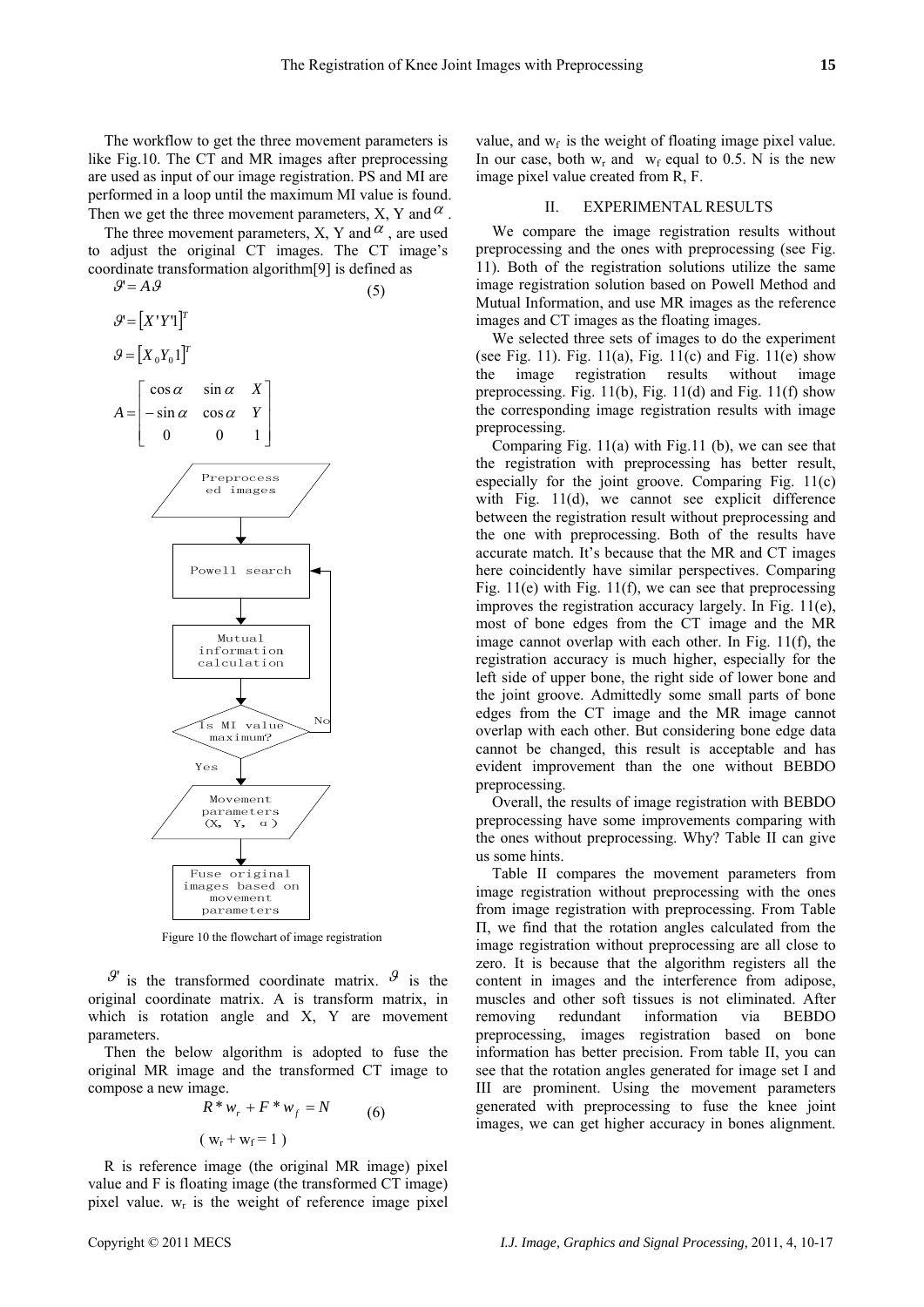



Figure 11 the results of image registration.

(a) The 1st image registration result without image preprocessing

- (b) The 1st image registration result with image preprocessing
- (c) The 2nd image registration result without image preprocessing
- (d) The 2nd image registration result with image preprocessing
- (e) The 3rd image registration result without image preprocessing
- (f) The 3rd image registration result with image preprocessing

### Ⅳ. CONCLUSION

To do an analysis of the stress distribution on knee joint, it's necessary to register MR and CT images. In the registration, the most important is to keep and match bone's information first. To eliminate the interference of cortex fat or muscles on image registration, we design an image preprocessing solution BEBDO to preprocess the images. The BEBDO preprocessing is composed of image blurring, image enhancement, image blurring,

TABLE Π MOVEMENT PARAMETERS FROM IMAGE REGISTRATION

|                  |              | $\boldsymbol{X}$ | Y          | <b>ANGLE</b> |
|------------------|--------------|------------------|------------|--------------|
| <b>SET1</b>      | original     | 1.00003          | $-1.00003$ | 0.00001      |
|                  | Preprocessed | 0.99997          | 0.99996    | 2.96449      |
| SET <sub>2</sub> | original     | 1.99957          | 11.99810   | $-0.00028$   |
|                  | Preprocessed | 0.99085          | 12.02493   | $-0.01564$   |
| SET3             | Original     | 0.00000          | 0.99999    | $-0.00004$   |
|                  | Preprocessed | 4.12766          | 2.95095    | $-6.12823$   |

image edge detection, and outline processing. Then we use MI to do image registration.

The experiments that we have done proves that the image registration with BEBDO can align bones better than the one without BEBDO. The BEBDO preprocessing can improve the accuracy of image registration.

#### **REFERENCES**

- [1] Paul Viola and William M. Wells III, "Alignment by maximization of mutual information" [J]. International journal of computer vision, vol 24 No. 2, 1997:  $137~$  $154$
- [2] B. Likar, F. Pernus,"A hierarchical approach to elastic registration based on mutual information", Image and vision Computing,  $19, 2001: 33~-44;$
- [3] Josien P. W. Pluim, J. B. Antoine Maintz and Max A. Viergever, "Image registration by maximization of combined mutual information and gradient information", Medical image computing and [computer-assisted](http://www.springerlink.com/content/978-3-540-41189-5/)  [intervention – MICCAI 2000](http://www.springerlink.com/content/978-3-540-41189-5/), 2000, Volume 1935/2000 : 103-129
- [4] Chen Xiaoyan, Gu Jia, Li Songyi, Shu Huazhong, Luo limin, "A method based on mutual information and gradient information for medical image registration" . Journal of Southeast University(English Edition), 2003, 19(1):  $35~39$ ;
- [5] Mattew Mellor.Micheal Brady. "Phase mutual information as a similarity measure for registration" Medical Image Analysis, vol 9, issue 4, August 2005:  $330~343$ ;
- [6] Gonzalez, Rafael C., Woods, Richard E. Eddins, Steven L., Digital image processing using MATALB, Published by Pearson Prentice Hall, Upper Saddle River, NJ USA, 2004.,
- [7] Study and Comparison of Various Image Edge Detection Techniques, Raman Maini, Himanshu Aggarwal, International Journal of Image Processing (IJIP), Volume 3, Issue 1, Febuary 2009
- Klaus Engel, Markus Hadwiger, Joe Kniss, Christof Rezk-Salama, Daniel Weiskopf, "Real-Time volume graphics" 2006, A K Peters, Ltd, P112
- [9] John H. Mathews, Kurtis K. Fink, Numerical methods using matlab, 4th edition,2004, Prentice-Hall Inc.: 434-439
- [10] Frederik Maes, Andre Coolignon,Dirk Vandermeulen, Guy Marcha, and Paul Suetens, "Multimodality image registration by maximization of mutual information", IEEE transactions on medical imaging, vol 16, No. 2, April 1997
- [11] Zhang Yujin, Image engineering  $(1)$  image processing (second edition), Tring Hua Univeristy Press, P58 -61